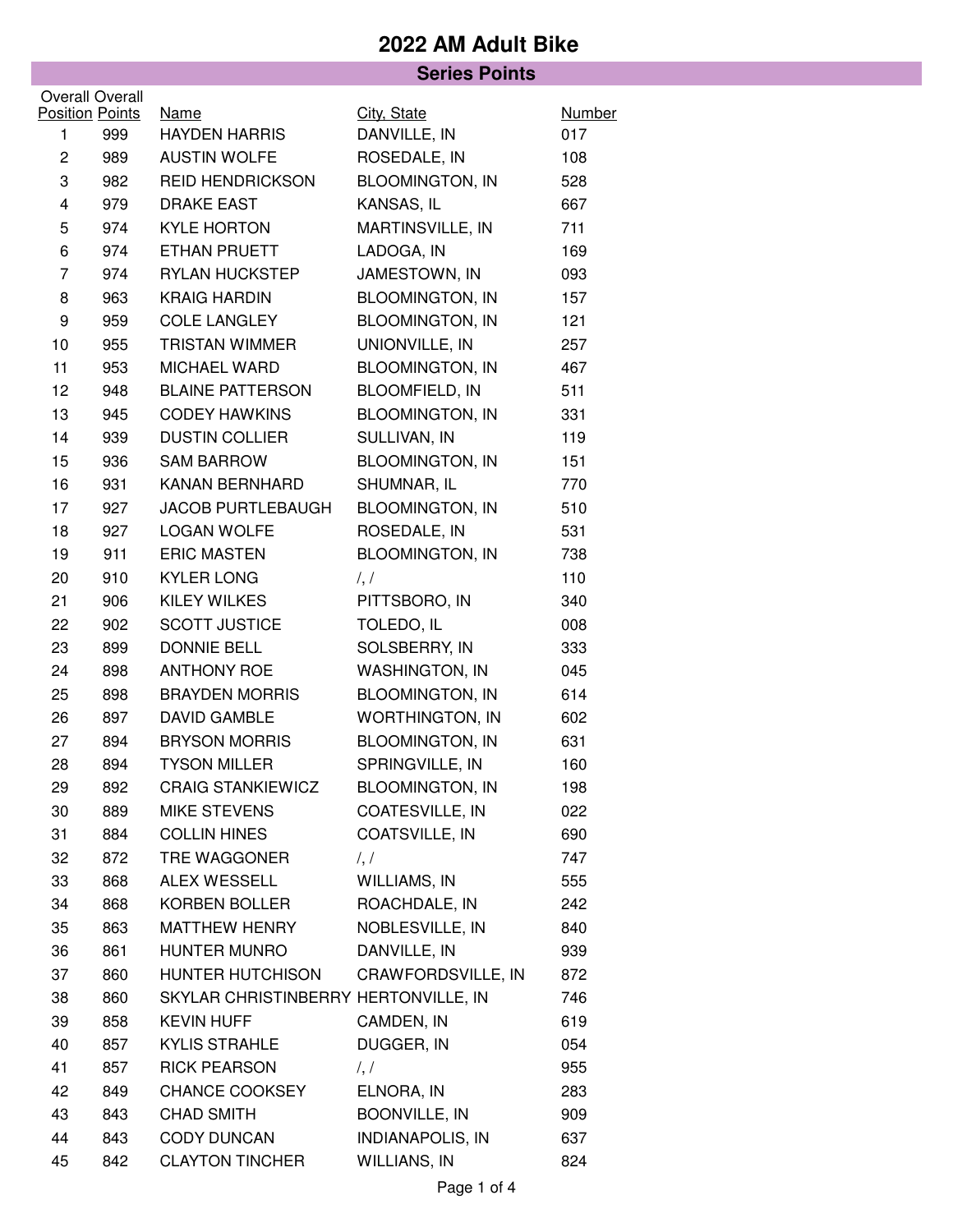## **2022 AM Adult Bike**

|                        |     | <b>Series Points</b>              |                        |               |
|------------------------|-----|-----------------------------------|------------------------|---------------|
| <b>Overall Overall</b> |     |                                   |                        |               |
| <b>Position Points</b> |     | <b>Name</b>                       | City, State            | <b>Number</b> |
| 46                     | 842 | <b>AUSTIN WAECHTER</b>            | GREENSBURG, IN         | 422           |
| 47                     | 838 | <b>LAURYN SMITH</b>               | <b>BOONVILLE, IN</b>   | 232           |
| 48                     | 838 | ETHAN KELSHEIMER                  | CLINTON, IN            | 261           |
| 49                     | 838 | <b>HAILEY FRANCE</b>              | CRAWFORDSVILLE, IN     | 214           |
| 50                     | 831 | <b>ISAAC HELTON</b>               | CLOVERDALE, IN         | 926           |
| 51                     | 816 | <b>DALTON STEVENS</b>             | <b>BLOOMINGTON, IN</b> | 375           |
| 52                     | 810 | <b>JAMES ANDERSON</b>             | <b>BLOOMFIELD, IN</b>  | 461           |
| 53                     | 805 | <b>JAKE WINN</b>                  | FRANKLIN, IN           | 563           |
| 54                     | 794 | <b>CHARLIE CONNORS</b>            | JAMESTOWN, IN          | 013           |
| 55                     | 794 | <b>BRIAR MCCULLOUGH</b>           | <b>BLOOMFIELD, IN</b>  | 317           |
| 56                     | 793 | <b>JERRY BAKER</b>                | CLOVERDALE, IN         | 021, 681      |
| 57                     | 793 | <b>EMILEE JOLLIFF</b>             | ELNORA, IN             | 837           |
| 58                     | 788 | <b>JEFF OOLEY</b>                 |                        | 327           |
| 59                     | 500 | KINSER BALES                      | MARTINSVILLE, IN       | 128           |
| 60                     | 498 | CLAYTON SCHERZINGER BOONVILLE, IN |                        | 246           |
| 61                     | 497 | <b>ROBERT WASON</b>               | PROSPECT, KY           | 088           |
| 62                     | 497 | <b>BEAU MCGREW</b>                | $\frac{1}{2}$          | 033           |
| 63                     | 496 | <b>LANDON WOOD</b>                | <b>GREENCASTLE, IN</b> | 717           |
| 64                     | 495 | <b>MIKE PFLUM</b>                 | TRAFALANGER, IN        | 012           |
| 65                     | 495 | <b>JON GREENWELL</b>              | CAMBY, IN              | 391           |
| 66                     | 494 | <b>LANDON FINES</b>               | MARTINVILLE, IN        | 170           |
| 67                     | 493 | <b>ZACHARY FLOYD</b>              | <b>GREENCASTLE, IN</b> | 016           |
| 68                     | 492 | <b>TREVOR TOWNSEND</b>            | CRAWFORDSVILLE, IN     | 129           |
| 69                     | 490 | <b>JOSH GRISSOM</b>               | ELLETSVILLE, IN        | 416           |
| 70                     | 488 | <b>DATHON TAYLOR</b>              | <b>BLOOMINGTON, IN</b> | 213           |
| 71                     | 487 | <b>LOGAN MCDOWELL</b>             | SPRINGVILLE, IN        | 215           |
| 72                     | 487 | <b>BRADLEY HEARTH</b>             | BEDFORD, IN            | 454           |
| 73                     | 486 | <b>JORDAN SMILEY</b>              | RUSHVILLE, IN          | 745           |
| 74                     | 486 | <b>KEN MATWAY</b>                 | GILLESPIE, IL          | 011           |
| 75                     | 483 | <b>LOGAN ARNOLD</b>               | NINEVAH, IN            | 243           |
| 76                     | 483 | <b>JOSH HILL</b>                  | <b>GREENCASTLE, IN</b> | 417           |
| 77                     | 481 | <b>KENNY LADD</b>                 |                        | 014           |
| 78                     | 480 | <b>DILLON SCHERZINGER</b>         | <b>BOONVILLE, IN</b>   | 302           |
| 79                     | 478 | <b>WYATT ROBINSON</b>             | W TERRE HAUTE, IN      | 313           |
| 80                     | 477 | <b>BRANDON VOILS</b>              | $\frac{1}{2}$          | 225           |
| 81                     | 476 | <b>COLE WRIGHT</b>                | NASHVILLE, IN          | 829           |
| 82                     | 476 | JEREMY DUNKLEY                    | WEST TERRE HAUTE, IN   | 736           |
| 83                     | 475 | <b>LATHAN HERSLEY</b>             | <b>GREENSBURG, IN</b>  | 217           |
| 84                     | 475 | <b>ISAIAH TODD</b>                | MOORESVILLE, IN        | 228           |
| 85                     | 474 | HUNTER SCROGGINS                  | ORLEANS, IN            | 922           |
| 86                     | 473 | <b>TRENT SALYERS</b>              | LYONS, IN              | 719           |
| 87                     | 473 | <b>MATT WIGAL</b>                 | MARTINSVILLE, IN       | 721           |
| 88                     | 472 | JESSE JOHNSON                     | JAMESTOWN, IN          | 028           |
| 89                     | 471 | <b>SAXON MARLOWE</b>              | PITTSBORO, IN          | 098           |
| 90                     | 469 | <b>TYLER KIRBY</b>                | $\frac{1}{2}$          | 212           |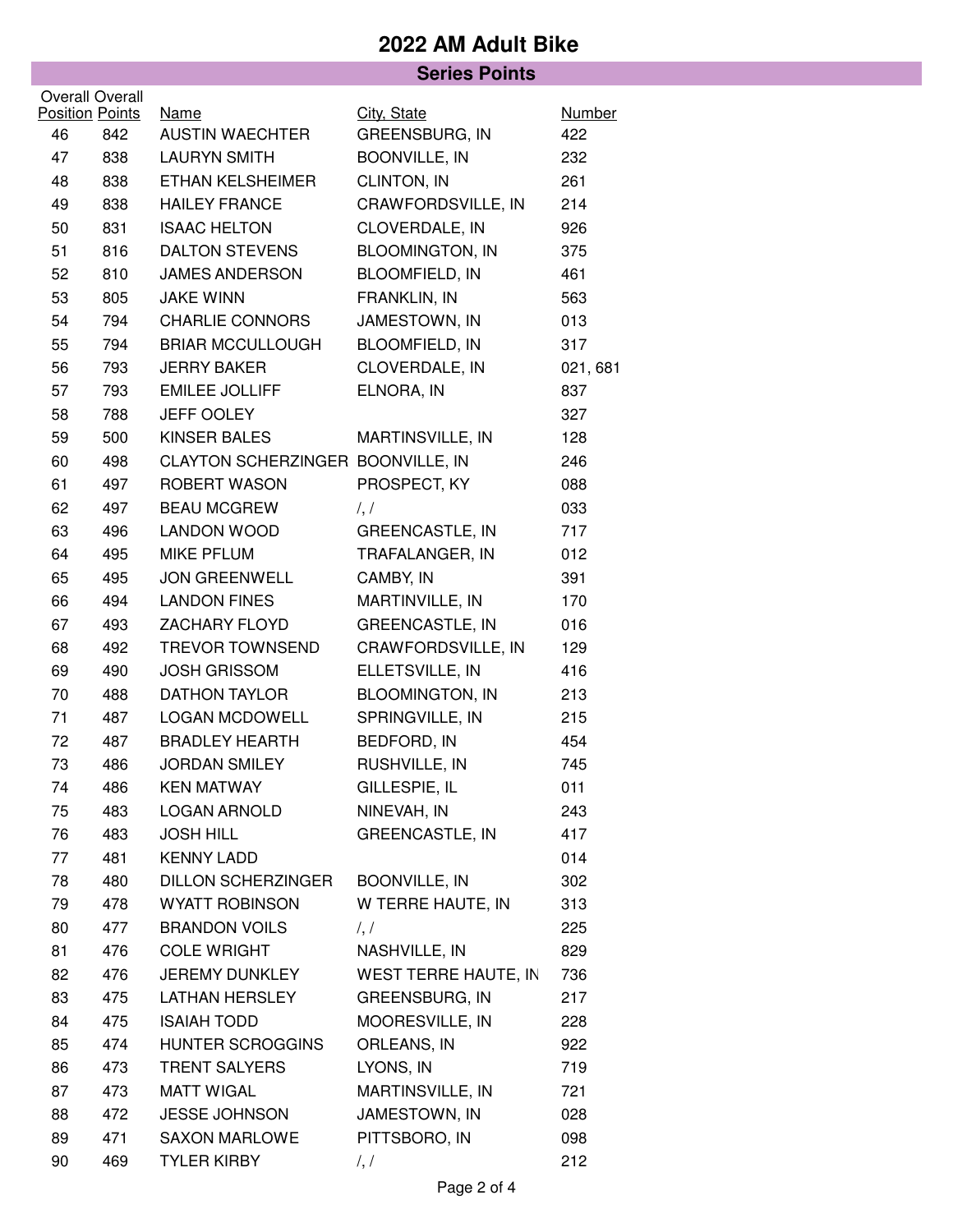## **2022 AM Adult Bike**

|                 |                        | <b>Series Points</b>    |                         |               |  |
|-----------------|------------------------|-------------------------|-------------------------|---------------|--|
| Overall Overall |                        |                         |                         |               |  |
|                 | <b>Position Points</b> | <b>Name</b>             | City, State             | <b>Number</b> |  |
| 91              | 468                    | <b>CODY HIGGS</b>       | SOLSBERRY, IN           | 928           |  |
| 92              | 464                    | <b>NICK FOX</b>         | BLOOMFIELD, IN          | 100           |  |
| 93              | 464                    | <b>JUSTIN JOSEPH</b>    | CARBON, IN              | 227           |  |
| 94              | 463                    | <b>HAYDEN FREIHAUT</b>  | BOONVILLE, IN           | 027           |  |
| 95              | 463                    | <b>COREY FREUND</b>     | INDPLS, IN              | 027           |  |
| 96              | 461                    | <b>TURNER DEHON</b>     | <b>INDIAPOLIS, IN</b>   | 322           |  |
| 97              | 461                    | <b>HAIDEN HARBERT</b>   | <b>BRAZIL, IN</b>       | 415           |  |
| 98              | 459                    | <b>KYLE DAVIS</b>       | LADOGA, IN              | 023           |  |
| 99              | 458                    | <b>MARK WALLACE</b>     | CORYDON, IN             | 413           |  |
| 100             | 458                    | <b>JACKSON BUSHONG</b>  | CRAWFORDSVILLE, IN      | 550           |  |
| 101             | 456                    | <b>BENJAMIN SHOULTZ</b> | COLUMBUS, IN            | 270           |  |
| 102             | 454                    | <b>LEVI POLLARD</b>     | HARMONY, IN             | 374           |  |
| 103             | 452                    | <b>CHANDLER LUEDKE</b>  | <b>WESTFIELD, IN</b>    | 161           |  |
| 104             | 450                    | <b>CADE MORGAN</b>      | PETERSBURG, IN          | 019           |  |
| 105             | 449                    | <b>JUSTIN FISHEL</b>    | MARTINSVILLE, IN        | 390           |  |
| 106             | 448                    | <b>DATHON LAWLER</b>    | $\frac{1}{2}$           | 007           |  |
| 107             | 447                    | <b>MASON THOMPSON</b>   | MOORESVILLE, IN         | 018           |  |
| 108             | 445                    | DRAVEN COX              | JASONVILLE, IN          | 280           |  |
| 109             | 444                    | <b>NICK ANGELL</b>      | LINTON, IN              | 716           |  |
| 110             | 444                    | <b>EMMA ROBEY</b>       | NEEDHAM, IN             | 983           |  |
| $111$           | 443                    | <b>QUENTIN BROWN</b>    | PARAGON, IN             | 426           |  |
| 112             | 443                    | <b>TRAVIS HEDRICK</b>   | <b>INDIANAPOLIS, IN</b> | 046           |  |
| 113             | 442                    | <b>DANIEL ABNER</b>     | CLINTON, IN             | 201           |  |
| 114             | 441                    | <b>CONNOR BURCH</b>     | LOUISVILLE, KY          | 141           |  |
| 115             | 440                    | <b>CAMERON COOPER</b>   | CLAYTON, IN             | 825           |  |
| 116             | 439                    | <b>GRIFFIN PERSHING</b> | WEST TERRE HAUTE, IN    | 042           |  |
| 117             | 438                    | <b>LEVI LANGLEY</b>     | <b>BLOOMINGTON, IN</b>  | 821           |  |
| 118             | 438                    | <b>JASPAR MOORE</b>     | LINTON, IN              | 730           |  |
| 119             | 437                    | <b>TREY GRAVES</b>      | LINTON, IN              | 364           |  |
| 120             | 436                    | <b>GREG HARLOW</b>      | CARMEL, IN              | 968           |  |
| 121             | 436                    | <b>AUSTIN BRATCHER</b>  | $\frac{1}{2}$           | 552           |  |
| 122             | 434                    | MATTHEW WINDELL         | GREENWOOD, IN           | 777           |  |
| 123             | 433                    | PAUL STUEHRENBERS       | GREENSBURG, IN          | 127           |  |
| 124             | 432                    | <b>ZANDER CAIN</b>      | ROSSVILLE, IN           | 914           |  |
| 125             | 432                    | <b>LUCAS MAKK</b>       | PROSPECT, KY            | 096           |  |
| 126             | 431                    | <b>BO HELTON</b>        | CLOVERDALE, IN          | 115           |  |
| 127             | 429                    | <b>JORDAN TERRELL</b>   | JASONVILLE, IN          | 873           |  |
| 128             | 427                    | <b>WADE BLACK</b>       | ROCKVILLE, IN           | 650           |  |
| 129             | 426                    | <b>RYAN PIERCE</b>      | CLAY CITY, IN           | 923           |  |
| 130             | 426                    | <b>TYLER TUTTEROW</b>   | CARBON, IN              | 199           |  |
| 131             | 424                    | <b>CLINTON BRATTON</b>  |                         | 339           |  |
| 132             | 421                    | <b>DAWSON PFAFF</b>     | <b>BLOOMFIELD, IN</b>   | 568           |  |
| 133             | 418                    | NOAH LEONHARDT          | CRAWFORDSVILLE, IN      | 202           |  |
| 134             | 417                    | SHANE GEON              | $\frac{1}{2}$           | 370           |  |
| 135             | 415                    | ADAM COOPER             | NORTH VERNON, IN        | 162           |  |